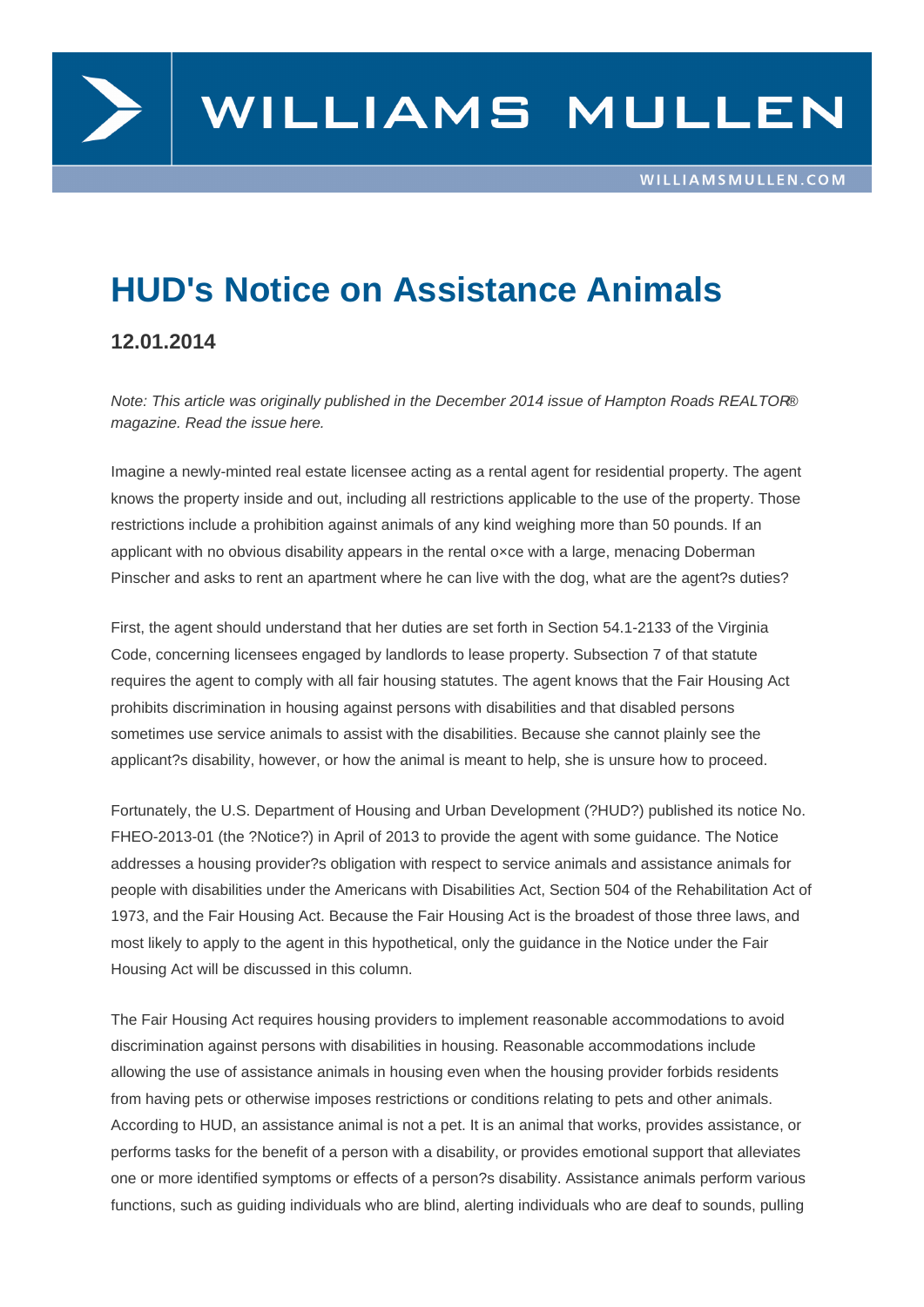a wheelchair, alerting persons to impending seizures or providing emotional support to persons with disabilities who have a disability-related need for such support. The Fair Housing Act does not require an assistance animal to be individually trained or certified.

In evaluating a request for a reasonable accommodation to possess an assistance animal, the housing provider initially must answer two questions. First, does the person seeking to use and live with the animal have a disability, i.e., a physical or mental impairment that substantially limits one or more major life activities? Second, does the person making the request have a disability-related need for an assistance animal, meaning that the animal does work, provides assistance or performs tasks or services for the benefit of the disabled person, or provides emotional support that alleviates one or more of the person?s identified symptoms? If the answer to either of those questions is no, then the Fair Housing Act does not require any accommodation of a prohibition against animals.

If the answers to the two foregoing questions are yes, the Fair Housing Act requires the housing provider to make an exception to the animal prohibition allowing the disabled person to live with and use the assistance animal in all areas of the premises where persons are normally allowed to go, unless doing so would impose an undue financial and administrative burden or would fundamentally alter the nature of the housing provider?s services. The housing provider may also deny the accommodation if (1) the specific assistance animal in question poses a direct threat to the health or safety of others that cannot be reduced or eliminated by another reasonable accommodation, or (2) the specific animal in question would cause substantial physical damage to the property of others that cannot be reduced or eliminated by another reasonable accommodation. Each specific assistance animal must be considered on a case-by-case basis. Generalizations about the breed, size and weight of the animal may not be considered.

In our example, the agent was uncertain whether or not the applicant had a disability or whether the Doberman Pinscher was an assistance animal. The Fair Housing Act permits housing providers to ask persons with disabilities that are not readily apparent or known to the provider to submit reliable documentation of a disability and the need for an assistance animal. If the disability is readily apparent or known but the disability-related need for the assistance animal is not, the housing provider may ask the individual to provide documentation of the need for the assistance animal. Documentation from a physician, psychiatrist, social worker or other mental health professional that the animal provides emotional support that alleviates one or more of the identified symptoms or e<ects of an existing disability will su×ce, but the housing provider may not ask an applicant to provide access to medical records or medical providers or provide detailed or extensive information or documentation of the person?s physical or mental impairments.

The agent may thus ask the applicant for reliable, but not invasive proof of the disability and the need for the dog as an assistance animal. As long as the applicant provides that reasonable proof, a request for a reasonable accommodation made for the assistance animal may not be unreasonably denied or conditioned on payment of a fee or deposit or other terms and conditions applied to applicants or residents with pets, and a response may not be unreasonably delayed. If the applicant believes that his request for a reasonable accommodation has been improperly denied, he may file a complaint with HUD.